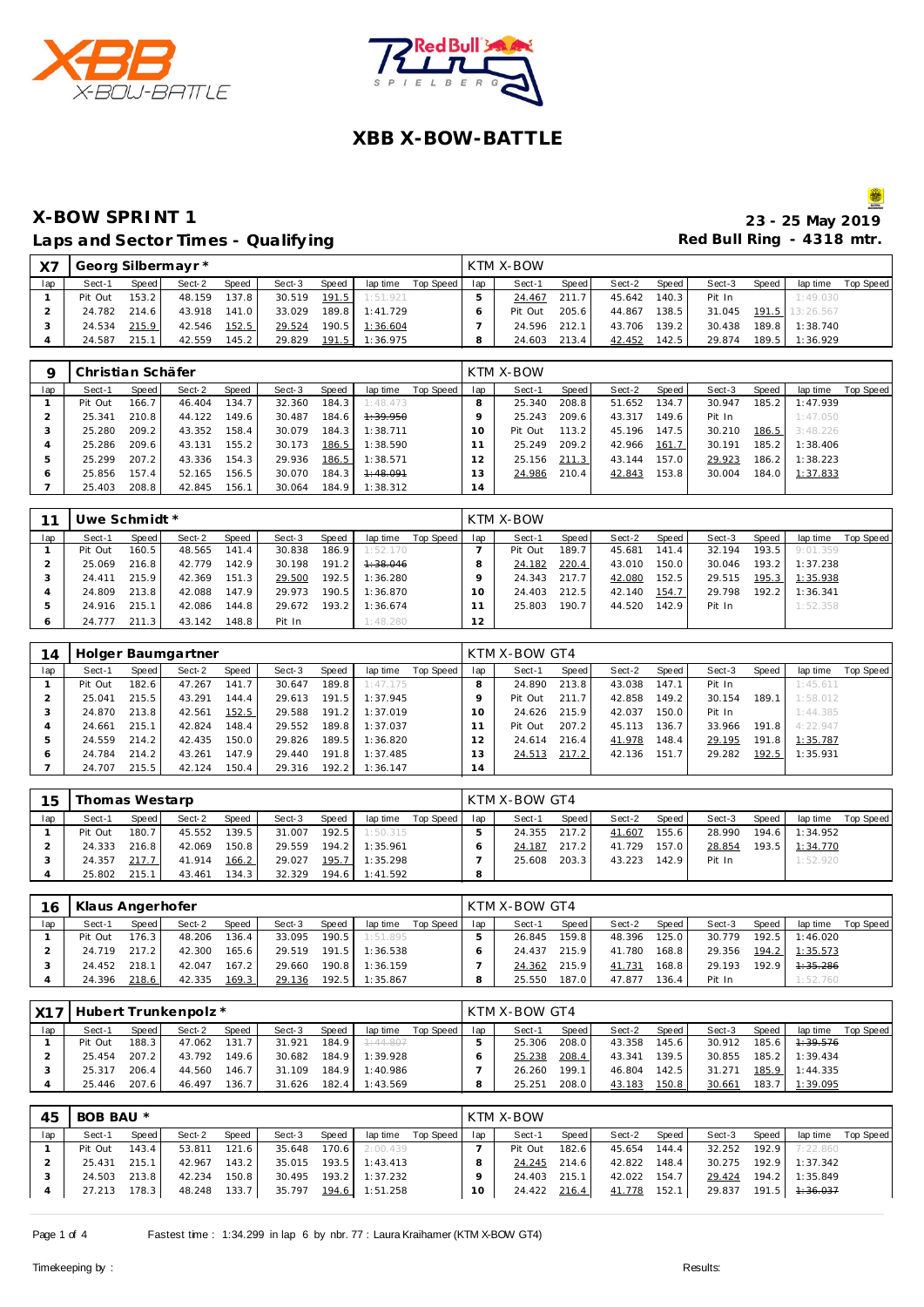





**X-BOW SPRINT 1 23 - 25 May 2019**

Laps and Sector Times - Qualifying **Red Bull Ring - 4318 mtr. Red Bull Ring - 4318 mtr.** 

|  |  |  | 24.329 213.4 42.083 156.5 29.736 194.2 1:36.148 | 11 | 24.498 214.2 | 41.810  154.3  29.503  191.8  1:35.811 |
|--|--|--|-------------------------------------------------|----|--------------|----------------------------------------|
|--|--|--|-------------------------------------------------|----|--------------|----------------------------------------|

| 50  | Josef Koller |         |        |       |        |       |          |           |     | <b>KTM X-BOW</b> |         |        |        |        |       |          |           |
|-----|--------------|---------|--------|-------|--------|-------|----------|-----------|-----|------------------|---------|--------|--------|--------|-------|----------|-----------|
| lap | Sect-1       | Speed i | Sect-2 | Speed | Sect-3 | Speed | lap time | Top Speed | lap | Sect-1           | Speed I | Sect-2 | Speed  | Sect-3 | Speed | lap time | Top Speed |
|     | Pit Out      | 142.2   | 51.634 | 121.6 | 31.889 | 186.5 | 1:54.021 |           |     | 24.319           | 215.5   | 41.857 | 151.3  | 29.423 | 188.8 | 1:35.599 |           |
|     | 24.805       | 212.1   | 42.883 | 138.5 | 29.902 | 187.8 | 1:37.590 |           |     | 28.001           | 167.5   | 53.270 | 125.91 | Pit In |       | 2:04.347 |           |
|     | 24.513       | 211.7   | 42.165 | 152.7 | 29.336 | 187.2 | 1:36.014 |           |     |                  |         |        |        |        |       |          |           |

|     | Laura Kraihamer |              |        |       |        |       |          |           |     | KTM X-BOW GT4 |       |        |       |        |       |          |           |
|-----|-----------------|--------------|--------|-------|--------|-------|----------|-----------|-----|---------------|-------|--------|-------|--------|-------|----------|-----------|
| lap | Sect-1          | <b>Speed</b> | Sect-2 | Speed | Sect-3 | Speed | lap time | Top Speed | lap | Sect-1        | Speed | Sect-2 | Speed | Sect-3 | Speed | lap time | Top Speed |
|     | Pit Out         | 180.1        | 45.734 | 156.1 | 30.433 | 194.9 | 1:46.384 |           |     | 24.088        | 221.7 | 41.752 | 167.7 | 29.035 | 195.7 | 1:34.875 |           |
|     | 24.618          | 221.7        | 42.112 | 163.1 | 29.221 | 196.4 | 1:35.951 |           |     | 24.084        | 220.8 | 41.380 | 169.3 | 28.835 | 196.7 | 1:34.299 |           |
|     | 24.182          | 222.6        | 41.391 | 168.2 | 29.097 | 196.7 | 1:34.670 |           |     | 24.373        | 217.2 | 43.281 | 150.4 | Pit In |       | 1:48.900 |           |
|     | 24.871          | 221.3        | 41.491 | 151.7 | 33.383 | 195.3 | 1:39.745 |           | 8   |               |       |        |       |        |       |          |           |

| 80  |         |         | Leon Wassertheurer |        |        |       |          |           |     | <b>KTM X-BOW</b> |       |        |        |        |       |          |           |
|-----|---------|---------|--------------------|--------|--------|-------|----------|-----------|-----|------------------|-------|--------|--------|--------|-------|----------|-----------|
| lap | Sect-1  | Speed ! | Sect-2             | Speed  | Sect-3 | Speed | lap time | Top Speed | lap | Sect-1           | Speed | Sect-2 | Speed  | Sect-3 | Speed | lap time | Top Speed |
|     | Pit Out | 173.2   | 48.253             | 139.9  | 32.356 | 187.5 | 1:49.560 |           |     | 29.224           | 141.9 | 46.457 | 138.81 | Pit In |       | 1:54.813 |           |
|     | 25.106  | 214.2   | 43.830             | 141.01 | 30.057 | 188.2 | 1:38.993 |           |     | Pit Out          | 205.6 | 43.941 | 139.9  | 31.097 | 173.1 | 3:13.225 |           |
|     | 26.042  | 204.8   | 43.976             | 150.4  | 30.246 | 187.5 | 1:40.264 |           |     | 26.450           | 208.4 | 44.541 | 144.0  | 30.778 | 185.2 | 1:41.769 |           |
|     | 24.973  | 211.7   | 43.123             | 147.9  | 29.952 | 186.9 | 1:38.048 |           |     | 25.022           | 210.0 | 43.128 | 147.5  | 30.089 | 184.3 | 1:38.239 |           |
|     | 25.078  | 210.0   | 43.352             | 148.8  | 31.301 | 186.5 | 1:39.731 |           |     | 26.148           | 205.6 | 47.342 | 130.8  | Pit In |       | 1:52.316 |           |
|     | 25.231  | 208.0   | 42.806             | 149.6  | 29.862 | 188.5 | 1:37.899 |           | 12  |                  |       |        |        |        |       |          |           |

| 81  | Daniel Drexel |       |        |       |        |       |          |           |               | KTM X-BOW |       |        |                    |        |       |          |           |
|-----|---------------|-------|--------|-------|--------|-------|----------|-----------|---------------|-----------|-------|--------|--------------------|--------|-------|----------|-----------|
| lap | Sect-1        | Speed | Sect-2 | Speed | Sect-3 | Speed | lap time | Top Speed | lap           | Sect-1    | Speed | Sect-2 | Speed              | Sect-3 | Speed | lap time | Top Speed |
|     | Pit Out       | 140.4 | 48.593 | 134.7 | 33.546 | 183.4 | 1:52.068 |           |               | 26.034    | 202.5 | 58.423 | 141.4              | 32.487 | 180.3 | 1:56.944 |           |
|     | 25.958        | 208.4 | 44.423 | 150.8 | 30.639 | 182.7 | 1:41.020 |           | 10            | 25.569    | 210.4 | 44.327 | 151.7 <sub>1</sub> | 30.962 | 176.8 | 1:40.858 |           |
|     | 27.403        | 172.3 | 45.598 | 142.5 | 30.994 | 180.6 | 1:43.995 |           |               | 25.802    | 207.6 | 46.080 | 136.7              | 31.250 | 179.1 | 1:43.132 |           |
| 4   | 25.847        | 206.0 | 43.780 | 153.4 | 30.943 | 180.9 | 1:40.570 |           | $\mathcal{P}$ | 25.635    | 208.4 | 43.836 | 145.9              | 30.926 | 180.0 | 1:40.397 |           |
| ь   | 25.889        | 205.2 | 44.124 | 144.8 | 42.197 | 158.8 | 1:52.210 |           | 3             | 25.846    | 208.4 | 43.828 | 149.2              | 31.596 | 178.8 | 1:41.270 |           |
| O   | 28.654        | 167.5 | 49.661 | 136.0 | 31.883 | 181.5 | 1:50.198 |           | 4             | 26.085    | 204.4 | 46.491 | 141.4              | 33.539 | 181.8 | 1:46.115 |           |
|     | 26.192        | 204.0 | 44.193 | 151.7 | 30.987 | 180.6 | 1:41.372 |           | 5             | 25.547    | 208.8 | 43.886 | 157.4              | 30.484 | 182.1 | 1:39.917 |           |
| 8   | 25.961        | 201.7 | 44.935 | 150.0 | 31.272 | 181.8 | 1:42.168 |           | 16            |           |       |        |                    |        |       |          |           |

| 82  | Marcel Marchewicz |       |        |       |        |       |          |           |     | KTM X-BOW |       |        |       |        |       |          |           |
|-----|-------------------|-------|--------|-------|--------|-------|----------|-----------|-----|-----------|-------|--------|-------|--------|-------|----------|-----------|
| lap | Sect-1            | Speed | Sect-2 | Speed | Sect-3 | Speed | lap time | Top Speed | lap | Sect-1    | Speed | Sect-2 | Speed | Sect-3 | Speed | lap time | Top Speed |
|     | Pit Out           | 145.9 | 48.427 | 133.7 | 31.880 | 187.8 | 1:48.001 |           |     | 24.997    | 209.6 | 43.135 | 158.8 | 30.023 | 182.4 | 1:38.155 |           |
|     | 25.798            | 181.0 | 44.683 | 154.7 | 30.474 | 180.9 | 1:40.955 |           |     | 25.227    | 209.2 | 44.999 | 151.3 | Pit In |       | 1:45.888 |           |
|     | 26.668            | 174.6 | 45.380 | 155.6 | 31.735 | 184.0 | 1:43.783 |           |     | Pit Out   | 207.2 | 45.068 | 123.6 | 30.973 | 180.9 | 2:46.374 |           |
|     | 25.265            | 208.4 | 43.735 | 158.4 | 29.785 | 185.6 | 1:38.785 |           | 1 O | 25.265    | 208.4 | 43.920 | 131.7 | 31.254 | 182.4 | 1:40.439 |           |
|     | 25.163            | 207.6 | 43.458 | 154.7 | 29.903 | 186.5 | 1:38.524 |           |     | 25.105    | 209.2 | 43.166 | 161.2 | 30.028 | 182.1 | 1:38.299 |           |
|     | 25.135            | 208.4 | 43.106 | 159.3 | 29.989 | 185.6 | 1:38.230 |           |     | 25.182    | 209.2 | 43.019 | 158.8 | Pit In |       | 1:44.518 |           |

| 83  | Niclas Stumpp |       |        |       |        |        |          |           |     | <b>KTM X-BOW</b> |       |        |       |        |       |          |           |
|-----|---------------|-------|--------|-------|--------|--------|----------|-----------|-----|------------------|-------|--------|-------|--------|-------|----------|-----------|
| lap | Sect-1        | Speed | Sect-2 | Speed | Sect-3 | Speed  | lap time | Top Speed | lap | Sect-1           | Speed | Sect-2 | Speed | Sect-3 | Speed | lap time | Top Speed |
|     | Pit Out       | 153.6 | 48.813 | 135.3 | 32.713 | 185.91 | 1:51.529 |           |     | 25.472           | 206.8 | 42.877 | 157.0 | 29.993 | 186.5 | 1:38.342 |           |
|     | 25.702        | 212.9 | 44.080 | 145.2 | 30.810 | 185.6  | 1:40.592 |           |     | 25.285           | 206.8 | 43.711 | 158.8 | Pit In |       | 1:47.533 |           |
|     | 25.229        | 211.7 | 43.064 | 152.5 | 30.295 | 185.6  | 1:38.588 |           |     | Pit Out          | 199.5 | 44.593 | 145.9 | 30.837 | 187.2 | 2:53.500 |           |
|     | 25.180        | 210.4 | 43.379 | 153.4 | 30.026 | 185.2  | 1:38.585 |           |     | 25.407           | 210.8 | 43.729 | 156.1 | 30.159 | 184.6 | 1:39.295 |           |
|     | 25.635        | 207.6 | 43.618 | 157.0 | 30.309 | 184.6  | 1:39.562 |           |     | 25.171           | 209.2 | 43.351 | 151.3 | 30.033 | 185.6 | 1:38.555 |           |
| 6   | 25.452        | 205.6 | 43.209 | 160.2 | 30.426 | 184.6  | 1:39.087 |           |     | 29.768           | 125.8 | 50.375 | 130.8 | Pit In |       | 2:01.052 |           |

| 84           | Jan Rihs |       |        |       |        |       |          |           |               | KTM X-BOW |       |        |       |        |       |          |           |
|--------------|----------|-------|--------|-------|--------|-------|----------|-----------|---------------|-----------|-------|--------|-------|--------|-------|----------|-----------|
| lap          | Sect-1   | Speed | Sect-2 | Speed | Sect-3 | Speed | lap time | Top Speed | lap           | Sect-1    | Speed | Sect-2 | Speed | Sect-3 | Speed | lap time | Top Speed |
|              | Pit Out  | 172.3 | 48.143 | 146.3 | 32.910 | 186.2 | 1:50.239 |           | $\circ$       | Pit Out   | 206.0 | 43.720 | 140.3 | 33.128 | 186.2 | 2:31.780 |           |
| ∠            | 25.294   | 211.7 | 43.958 | 151.3 | 29.994 | 184.3 | 1:39.246 |           | 1 O           | 24.847    | 210.0 | 43.360 | 156.5 | 29.955 | 185.6 | 1:38.162 |           |
|              | 25.392   | 208.0 | 43.382 | 153.4 | 29.901 | 184.6 | 1:38.675 |           |               | 25.068    | 207.6 | 43.398 | 153.8 | 29.929 | 183.1 | 1:38.395 |           |
| 4            | 25.336   | 208.0 | 43.427 | 153.4 | 29.921 | 186.5 | 1:38.684 |           | $\mathcal{P}$ | 25.241    | 208.8 | 42.962 | 157.4 | 29.851 | 183.4 | : 38.054 |           |
| 5            | 25.282   | 209.6 | 46.857 | 136.0 | 31.218 | 185.2 | 1:43.357 |           |               | 25.162    | 207.6 | 43.178 | 161.2 | 29.884 | 184.0 | 1:38.224 |           |
| <sup>6</sup> | 25.347   | 206.4 | 43.376 | 154.7 | 29.990 | 186.2 | 1:38.713 |           | 4             | 25.209    | 206.8 | 42.971 | 157.4 | 29.841 | 182.1 | 1:38.021 |           |
|              | 25.344   | 206.0 | 43.424 | 157.0 | 29.851 | 185.9 | 1:38.619 |           | $15 -$        | 25.613    | 206.4 | 42.904 | 159.8 | 29.750 | 186.5 | 1:38.267 |           |
| 8            | 25.063   | 209.6 | 44.267 | 156.1 | Pit In |       | 1:46.818 |           | 16            |           |       |        |       |        |       |          |           |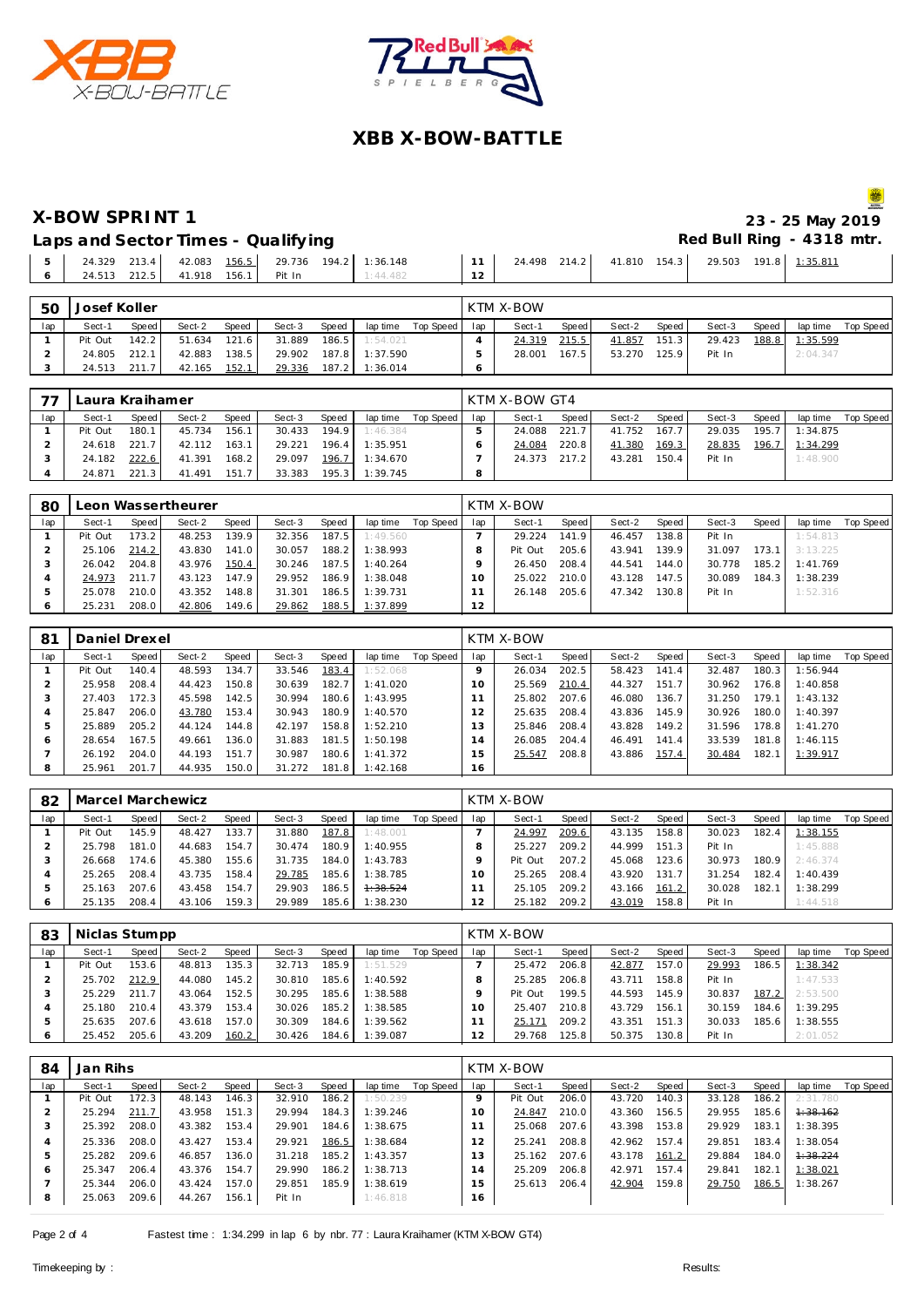



#### **X-BOW SPRINT 1** Laps and Sector Times - Qualifying **Container and Section Times - Cualifying Red Bull Ring Red Bull Ring**

|                             |  | 23 - 25 May 2019 |  |
|-----------------------------|--|------------------|--|
| Red Bull Rina - 4318 mtr. . |  |                  |  |

| 85  |         |       | Thomas Wallasch * |       |        |       |                |           |     | KTM X-BOW |       |        |       |        |       |          |           |
|-----|---------|-------|-------------------|-------|--------|-------|----------------|-----------|-----|-----------|-------|--------|-------|--------|-------|----------|-----------|
| lap | Sect-1  | Speed | Sect-2            | Speed | Sect-3 | Speed | lap time       | Top Speed | lap | Sect-1    | Speed | Sect-2 | Speed | Sect-3 | Speed | lap time | Top Speed |
|     | Pit Out | 113.0 | 54.551            | 131.1 | 31.851 | 184.3 | 1:58.778       |           |     | 26.050    | 207.2 | 45.012 | 136.4 | 31.398 | 182.7 | 1:42.460 |           |
|     | 25.875  | 207.2 | 46.057            | 143.6 | 31.065 |       | 182.7 1:42.997 |           |     | 25.607    | 207.2 | 46.666 | 135.7 | 31.130 | 183.4 | 1:43.403 |           |
|     | 26.051  | 200.6 | 45.143            | 140.3 | 31.204 |       | 181.8 1:42.398 |           |     | 25.899    | 204.4 | 45.489 | 138.5 | 31.400 | 179.4 | 1:42.788 |           |
|     | 25.658  | 204.4 | 45.053            | 142.9 | 30.723 |       | 183.4 1:41.434 |           |     | 30.390    | 171.0 | 51.289 | 105.3 | Pit In |       | 2:12.381 |           |

| 86  | Clemens Drexel |       |        |       |        |                    |          |           |           | KTM X-BOW |           |        |       |        |       |          |           |
|-----|----------------|-------|--------|-------|--------|--------------------|----------|-----------|-----------|-----------|-----------|--------|-------|--------|-------|----------|-----------|
| lap | Sect-1         | Speed | Sect-2 | Speed | Sect-3 | Speed              | lap time | Top Speed | lap       | Sect-1    | Speed     | Sect-2 | Speed | Sect-3 | Speed | lap time | Top Speed |
|     | Pit Out        | 94.9  | 52.198 | 110.7 | 33.961 | 179.7 <sub>1</sub> | 2:03.913 |           |           | 25.489    | 209.2     | 45.160 | 151.7 | Pit In |       | 1:53.434 |           |
|     | 26.258         | 198.8 | 46.012 | 143.2 | 31.293 | 177.6              | 1:43.563 |           |           | Pit Out   | 180.7     | 45.870 | 140.3 | 33.576 | 184.9 | 2:49.356 |           |
|     | 26.580         | 205.6 | 44.749 | 153.8 | 30.802 | 179.1              | 1:42.131 |           |           | 25.570    | 211.3     | 43.961 | 155.2 | 35.464 | 146.9 | 1:44.995 |           |
|     | 26.428         | 206.0 | 44.383 | 160.2 | 30.899 | 183.4              | 1:41.710 |           | $10^{-1}$ | 28.234    | $177.4$ i | 49.486 | 128.9 | 34.661 | 174.2 | 1:52.381 |           |
|     | 26.161         | 205.2 | 44.469 | 159.8 | 30.675 | 184.6              | 1:41.305 |           |           | 27.345    | 177.7     | 49.819 | 122.2 | Pit In |       | 2:02.238 |           |
|     | 25.762         | 204.8 | 43.963 | 153.8 | 30.569 | 187.2              | 1:40.294 |           | 12        |           |           |        |       |        |       |          |           |

| 87  | Mathias Pelzmann |       |        |       |        |       |          |           |     | KTM X-BOW |                    |        |                       |        |       |          |           |
|-----|------------------|-------|--------|-------|--------|-------|----------|-----------|-----|-----------|--------------------|--------|-----------------------|--------|-------|----------|-----------|
| lap | Sect-1           | Speed | Sect-2 | Speed | Sect-3 | Speed | lap time | Top Speed | lap | Sect-1    | Speed              | Sect-2 | Speed                 | Sect-3 | Speed | lap time | Top Speed |
|     | Pit Out          | 146.9 | 48.479 | 130.1 | 31.998 | 189.5 | 1:48.361 |           |     | 25.183    | 207.2              | 43.732 | 141<br>$\overline{A}$ | 30.076 | 187.5 | 1:38.991 |           |
|     | 25.267           | 208.0 | 44.112 | 142.5 | 29.919 | 186.9 | 1:39.298 |           |     | 25.095    | 208.4              | 43.337 | 150.0                 | 30.244 | 184.9 | 1:38.676 |           |
|     | 25.273           | 207.6 | 43.821 | 145.6 | 30.011 | 185.6 | 1:39.105 |           |     | 24.892    | 212.1              | 43.233 | 146.3                 | 29.889 | 186.5 | 1:38.014 |           |
|     | 25.269           | 209.6 | 43.606 | 146.3 | 30.041 | 187.5 | 1:38.916 |           | Ω   | 25.117    | 215.1              | 43.799 | 147.5                 | 30.320 | 182.1 | 1:39.236 |           |
|     | 27.159           | 191.0 | 47.861 | 139.5 | Pit In |       | 1:52.343 |           |     | 25.272    | 210.4              | 43.432 | 141.01                | 30.390 | 185.9 | 1:39.094 |           |
|     | Pit Out          | 210.0 | 43.841 | 138.8 | 30.151 | 187.2 | 3:26.354 |           |     | 25.741    | 194.8 <sub>1</sub> | 46.081 | 125.3                 | Pit In |       | 1:51.723 |           |

| 88  |         |              | Wolfgang Schiessendoppler |       |        |       |          |           |     | KTM X-BOW |       |        |        |        |       |          |           |
|-----|---------|--------------|---------------------------|-------|--------|-------|----------|-----------|-----|-----------|-------|--------|--------|--------|-------|----------|-----------|
| lap | Sect-1  | <b>Speed</b> | Sect-2                    | Speed | Sect-3 | Speed | lap time | Top Speed | lap | Sect-1    | Speed | Sect-2 | Speed  | Sect-3 | Speed | lap time | Top Speed |
|     | Pit Out | 198.0        | 45.554                    | 156.5 | 31.387 | 176.2 | 1:42.948 |           |     | 26.041    | 206.4 | 43.601 | 151    | 30.223 | 182.4 | 1:39.865 |           |
|     | 25.765  | 204.0        | 44.552                    | 154.3 | Pit In |       | 1:51.272 |           |     | 25.407    | 208.8 | 43.646 | 160.21 | 30.430 | 180.6 | 1:39.483 |           |
|     | Pit Out | 201.7        | 44.065                    | 152.1 | 31.644 | 175.6 | 2:50.674 |           | Ω   | 25.607    | 208.8 | 43.022 | 158.4  | 30.449 | 179.7 | 1:39.078 |           |
|     | 25.840  | 204.0        | 43.929                    | 163.6 | 30.430 | 179.4 | 1:40.199 |           |     | 25.881    | 206.4 | 43.562 | 162.7  | 30.222 | 180.6 | 1:39.665 |           |
| ь   | 25.647  | 205.6        | 43.508                    | 168.2 | 30.728 | 180.0 | 1:39.883 |           |     | 25.685    | 206.4 | 43.410 | 161.21 | 30.192 | 178.2 | 1:39.287 |           |
| O   | 25.820  | 204.4        | 43.366                    | 154.3 | 30.698 | 182.7 | 1:39.884 |           |     | 25.983    | 206.4 | 43.556 | 162.2  | 30.284 | 180.3 | 1:39.823 |           |
|     | 25.394  | 208.8        | 43.773                    | 144.4 | 31.006 | 179.1 | 1:40.173 |           | 14  |           |       |        |        |        |       |          |           |

| 89  |         |       | Gerwald Grössing * |       |        |       |          |           |     | KTM X-BOW |         |        |       |        |       |          |           |
|-----|---------|-------|--------------------|-------|--------|-------|----------|-----------|-----|-----------|---------|--------|-------|--------|-------|----------|-----------|
| lap | Sect-1  | Speed | Sect-2             | Speed | Sect-3 | Speed | lap time | Top Speed | lap | Sect-1    | Speed I | Sect-2 | Speed | Sect-3 | Speed | lap time | Top Speed |
|     | Pit Out | 124.3 | 50.400             | 130.1 | 32.423 | 178.2 | 1:54.547 |           |     | 25.371    | 207.2   | 43.608 | 152.5 | 30.477 | 184.9 | 1:39.456 |           |
|     | 26.199  | 208.4 | 44.102             | 149.6 | 30.305 | 187.5 | 1:40.606 |           |     | 25.296    | 209.2   | 43.054 | 154.7 | 30.229 | 184.3 | 1:38.579 |           |
|     | 25.412  | 209.6 | 44.227             | 150.8 | 30.595 | 185.2 | 1:40.234 |           |     | 25.381    | 208.8   | 43.523 | 153.8 | 30.221 | 184.3 | 1:39.125 |           |
|     | 25.323  | 209.6 | 43.654             | 157.0 | 30.475 | 185.9 | 1:39.452 |           |     | 29.806    | 107.4   | 51.098 | 128.0 | 32.742 | 183.4 | 1:53.646 |           |
| b   | 25.410  | 209.6 | 44.192             | 149.6 | 30.360 | 186.2 | 1:39.962 |           | 3   | 25.242    | 209.2   | 43.237 | 149.2 | 30.215 | 184.9 | 1:38.694 |           |
| O   | 25.363  | 206.4 | 50.311             | 144.4 | 30.718 | 188.2 | 1:46.392 |           | 4   | 25.416    | 208.4   | 43.213 | 146.7 | 31.966 | 156.1 | 1:40.595 |           |
|     | 25.527  | 207.2 | 43.772             | 156.1 | 30.386 | 186.2 | 1:39.685 |           | 5   | 29.345    | 169.1   | 47.826 | 129.5 | 32.011 | 163.9 | 1:49.182 |           |
| 8   | 25.410  | 206.0 | 43.180             | 153.4 | 30.195 | 185.9 | 1:38.785 |           | 16  |           |         |        |       |        |       |          |           |

| 90  | Kris Rosenberger * |       |        |       |        |       |                |           |     | KTM X-BOW |       |        |       |        |       |          |           |
|-----|--------------------|-------|--------|-------|--------|-------|----------------|-----------|-----|-----------|-------|--------|-------|--------|-------|----------|-----------|
| lap | Sect-1             | Speed | Sect-2 | Speed | Sect-3 | Speed | lap time       | Top Speed | lap | Sect-1    | Speed | Sect-2 | Speed | Sect-3 | Speed | lap time | Top Speed |
|     | Pit Out            | 161.7 | 47.718 | 136.7 | 32.068 | 185.2 | 1:53.108       |           |     | 27.121    | 178.3 | 47.057 | 136.0 | Pit In |       | 1:51.787 |           |
|     | 25.739             | 211.7 | 44.524 | 152.1 | 30.161 | 184.0 | 1:40.424       |           | 10  | Pit Out   | 177.2 | 44.976 | 149.2 | 30.069 | 184.9 | 2:30.172 |           |
|     | 25.611             | 206.4 | 43.789 | 156.5 | 30.485 | 184.0 | 1:39.885       |           |     | 25.167    | 210.0 | 42.994 | 153.0 | 30.000 | 183.4 | 1:38.161 |           |
|     | 26.943             | 206.8 | 45.929 | 151.3 | 30.094 | 184.0 | 1:42.966       |           | 2   | 25.397    | 209.6 | 43.179 | 156.5 | 30.401 | 184.0 | 1:38.977 |           |
|     | 25.614             | 207.2 | 43.883 | 153.8 | 30.109 | 185.9 | 1:39.606       |           | 3   | 25.281    | 208.8 | 43.135 | 159.3 | 29.966 | 187.2 | 1:38.382 |           |
| 6   | 25.438             | 206.8 | 43.436 | 159.8 | 29.791 | 187.2 | 1:38.665       |           | 4   | 25.376    | 208.0 | 42.837 | 156.5 | 29.690 | 185.9 | 1:37.903 |           |
|     | 25.511             | 206.4 | 46.658 | 149.2 | 30.168 | 186.2 | 1:42.337       |           | 5   | 31.353    | 147.3 | 53.221 | 133.0 | Pit In |       | 2:15.026 |           |
| 8   | 25.382             | 206.8 | 43.423 | 155.6 | 29.793 |       | 184.9 1:38.598 |           | 16  |           |       |        |       |        |       |          |           |

| -91 | Daniel Haffa |       |        |       |        |       |                     |           |     | KTM X-BOW |       |              |       |        |       |          |           |
|-----|--------------|-------|--------|-------|--------|-------|---------------------|-----------|-----|-----------|-------|--------------|-------|--------|-------|----------|-----------|
| lap | Sect-1       | Speed | Sect-2 | Speed | Sect-3 | Speed | lap time            | Top Speed | lap | Sect-1    | Speed | Sect-2       | Speed | Sect-3 | Speed | lap time | Top Speed |
|     | Pit Out      | 185.4 | 49.010 | 128.3 | 33.610 | 188.2 | 1:52.145            |           |     | 35.590    | 85.6  | 52.745       | 128.0 | Pit In |       | 2:10.076 |           |
|     | 25.024       | 208.8 | 44.148 | 149.2 | 30.342 | 184.9 | 1:39.514            |           |     | Pit Out   | 205.6 | 45.797       | 108.0 | 35.598 | 184.3 | 3:50.952 |           |
|     | 25.065       | 209.2 | 43.540 | 153.8 | 30.250 | 184.3 | 1:38.855            |           |     | 25.456    | 210.0 | 43.242 154.3 |       | 30.155 | 184.3 | 1:38.853 |           |
|     | 25.153       | 208.4 | 43.577 | 153.4 | 30.167 | 185.9 | <del>1:38.897</del> |           |     | 25.031    | 210.0 | 42.894       | 152.1 | 30.117 | 185.9 | 1:38.042 |           |